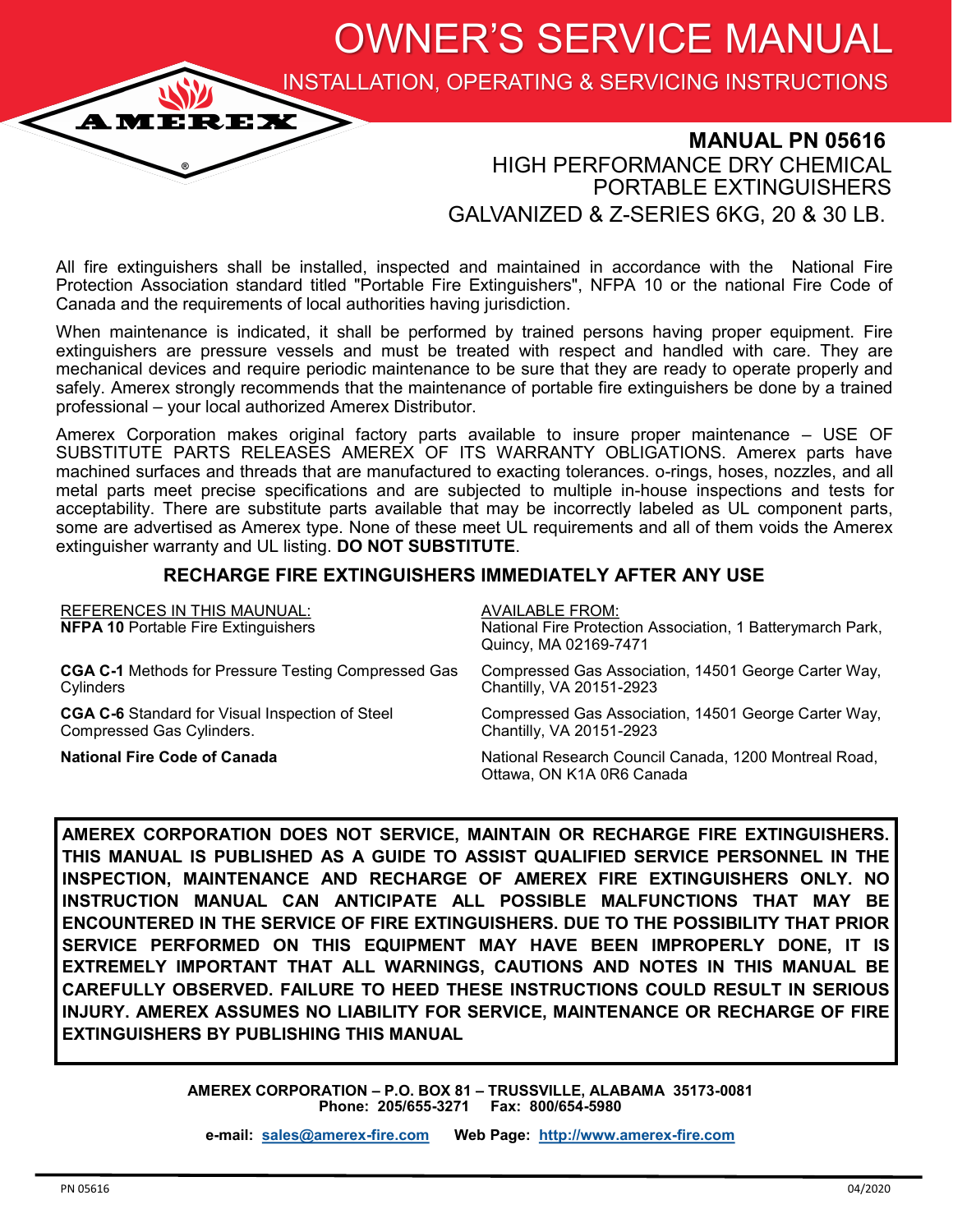#### **THIS MANUAL IS ATTACHED TO EVERY NEW EXTINGUISHER SHIPPED FROM THE FACTORY. IT CONTAINS VALUABLE INFORMATION WHICH shall BE STUDIED BY EVERYONE WHO WILL USE OR SERVICE THE EXTINGUISHER. THE MANUAL shall BE STORED IN A CONVENIENT LOCATION FOR EASY REFERENCE.**

#### I**NTRODUCTION**

The Amerex High Performance, stored pressure 13.2 (6kg), 20 lb. (9 kg) and 30 lb. (13.6 kg) dry chemical fire extinguishers have been designed and manufactured to accommodate the rigorous needs of environmental extremes and heavy industrial use. The finest materials, workmanship and finishes have been utilized, backed by several years of development and field testing to insure many years to trouble free fire protection.

These extinguishers operate at a 240 psi (1655 kPa) pressure and are intended for use by trained fire fighters. The higher discharge velocity and superior range necessary for quick extinguishment of many industrial fire hazards dictates formal training for development of proper fire fighting techniques and a feel for the most effective use of the extinguisher.

All sizes feature a large, durable stainless steel operating lever and carrying handle, large brass, chrome plated operating valve, and a large pressure gauge with gauge guard. The stored pressure design allows easy upright, squeeze grip operation, assures a constant, instant state of readiness, and minimizes operating parts and cuts down on maintenance costs. Amerex is confident in the superior features of these products and have extended our warranty to 12 years to prove it.

### **INSPECTING THE EXTINGUISHER**

This extinguisher shall be inspected at regular intervals (monthly or more often if circumstances dictate) to insure that it is ready for use. Inspection is a "quick check" that a fire extinguisher is available and is in operating condition. It is intended to give reasonable assurance that the fire extinguisher is fully charged. This is done by verifying that it is in its designated place, that it has not been actuated or tempered with, and that there is no obvious physical damage or condition to prevent its operation.

# **PREPARING YOUR NEW EXTINGUISHER FOR USE**

- 1. Examine the extinguisher for evidence of shipping damage. Notify the delivering carrier immediately if any damage is discovered.
- 2. Check to insure that the hose connection to the operating valve is tight.
- 3. The pull pin shall be installed in the operating valve and the tamper seal intact.
- 4. This extinguisher is shipped from the factory fully charged. Visually inspect the pressure gauge the pressure shall be in the green zone (240 psi  $\pm$  approx. 10 psi range). The most accurate method to determine if the extinguisher is filled with the proper amount of chemical is to weigh the unit. The gross weight is indicated on the nameplate (label).
	- **NOTE: Slight pressure variances in the gauge reading may be found if the extinguisher has been subjected to extremes of heat or cold. High temperatures can cause high gauge readings and low temperatures, low readings. When in doubt, condition the extinguisher to 70ºF (21ºC) for several hours to obtain more accurate pressure gauge readings.**
- 5. Record the date the unit is being placed into service on the inspection tag and attach it to the extinguisher.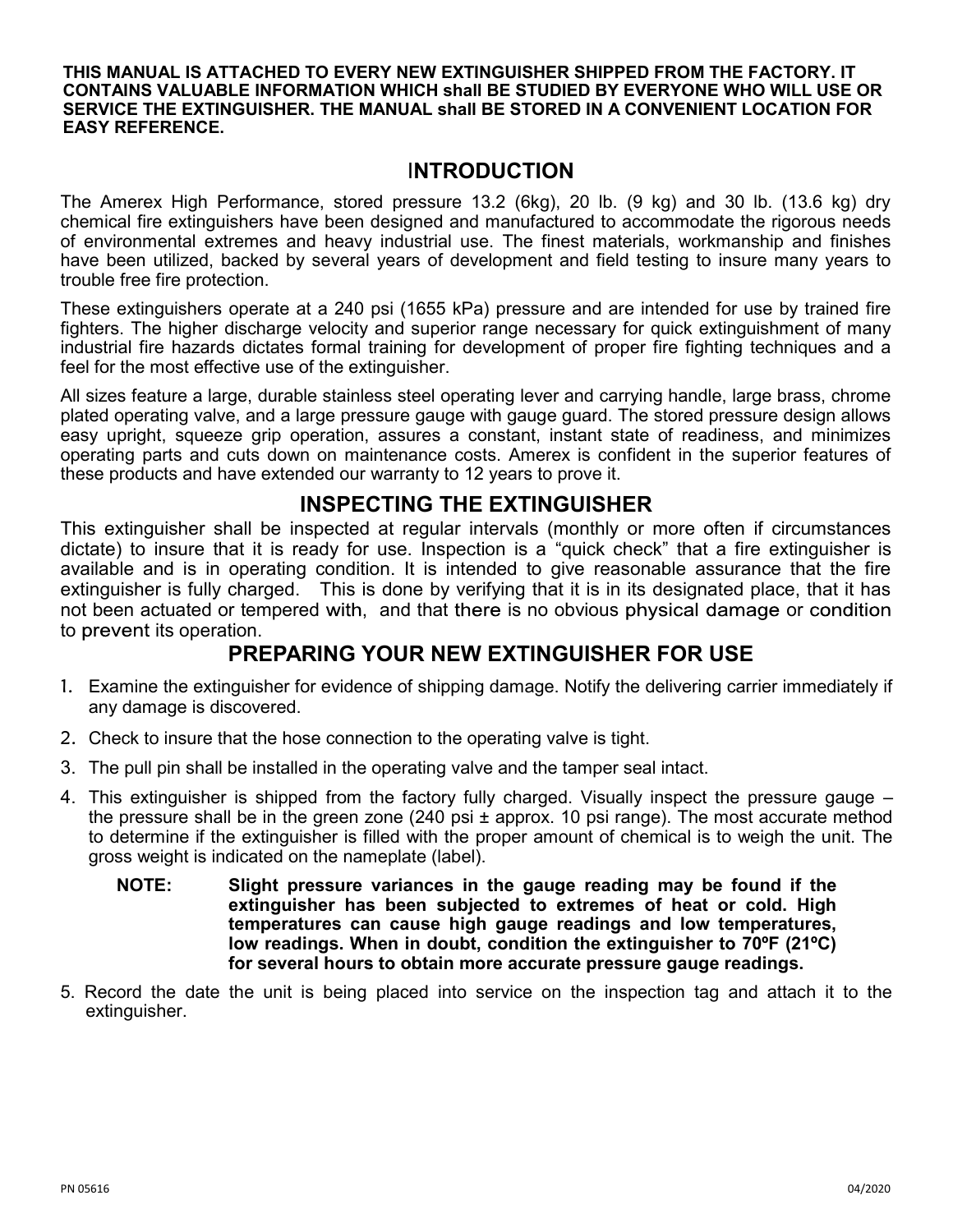# **PREPARING YOUR NEW EXTINGUISHER FOR USE**

- 1. Examine the extinguisher for evidence of shipping damage. Notify the delivering carrier immediately if any damage is discovered.
- 2. Check to insure that the hose connection to the operating valve is tight.
- 3. The pull pin shall be installed in the operating valve and the tamper seal intact.
- 4. This extinguisher is shipped from the factory fully charged. Visually inspect the pressure gauge the pressure shall be in the green zone  $(240 \text{ psi} \pm \text{approx} 10 \text{ psi} \cdot \text{range})$ . The most accurate method to determine if the extinguisher is filled with the proper amount of chemical is to weigh the unit. The gross weight is indicated on the nameplate (label).
	- **NOTE: Slight pressure variances in the gauge reading may be found if the extinguisher has been subjected to extremes of heat or cold. High temperatures can cause high gauge readings and low temperatures, low readings. When in doubt, condition the extinguisher to 70ºF (21ºC) for several hours to obtain more accurate pressure gauge readings.**
- 5. Record the date the unit is being placed into service on the inspection tag and attach it to the extinguisher.

## **INSTALLATION**

Your plant layout and particular hazards dictate the placement of fire extinguishers. Do not place this extinguisher close to a potential fire hazard. Amerex recommends location no less than a 50 foot distance from a potential hazard while leaving an unobstructed access. Avoid placing it in an extremely hot or cold place. The operational temperature range for this extinguisher is -65° to +120°F (-54° to +49ºC). The extinguisher shall be adequately protected if temperatures outside of this range are anticipated. Keep the extinguisher clean and free from dirt, ice, chemicals and any contaminants which may interfere with its proper operation. Do not functionally test this fire extinguisher. (Testing or any use may cause the extinguisher to gradually lose pressure and become ineffective.)

## **OPERATION**

#### **NOTE: Persons expected to use this extinguisher shall be trained in initiating its operation and in the proper fire fighting technique. Familiarize all personnel with this information before an emergency occurs.**

- 1. Remove extinguisher from wall hanger or vehicle bracket.
- 2. Hold the extinguisher upright, twist and pull the pull pin, snapping the tamper seal.
- 3. Stand back 15 feet from the fire and aim the nozzle at base of flames nearest you.
- 4. Sweep side to side across the base of the fire and past both edges. Progressively follow up until the fire is extinguished. Work the fire away from you while being alert for flashbacks. Move closer as the fire is extinguished but not so close as to scatter or splash the burning materials.
- 5. When the fire is out, stand by and watch for possible reignition. Evacuate and ventilate the area immediately after extinguishing the fire. The fumes and smoke from any fire may be hazardous and can be deadly.

#### **DISCHARGE TIME – VARIES ACCORDING TO THE MODEL EFFECTIVE RANGE OF AGENT THROW- 40-50 feet**.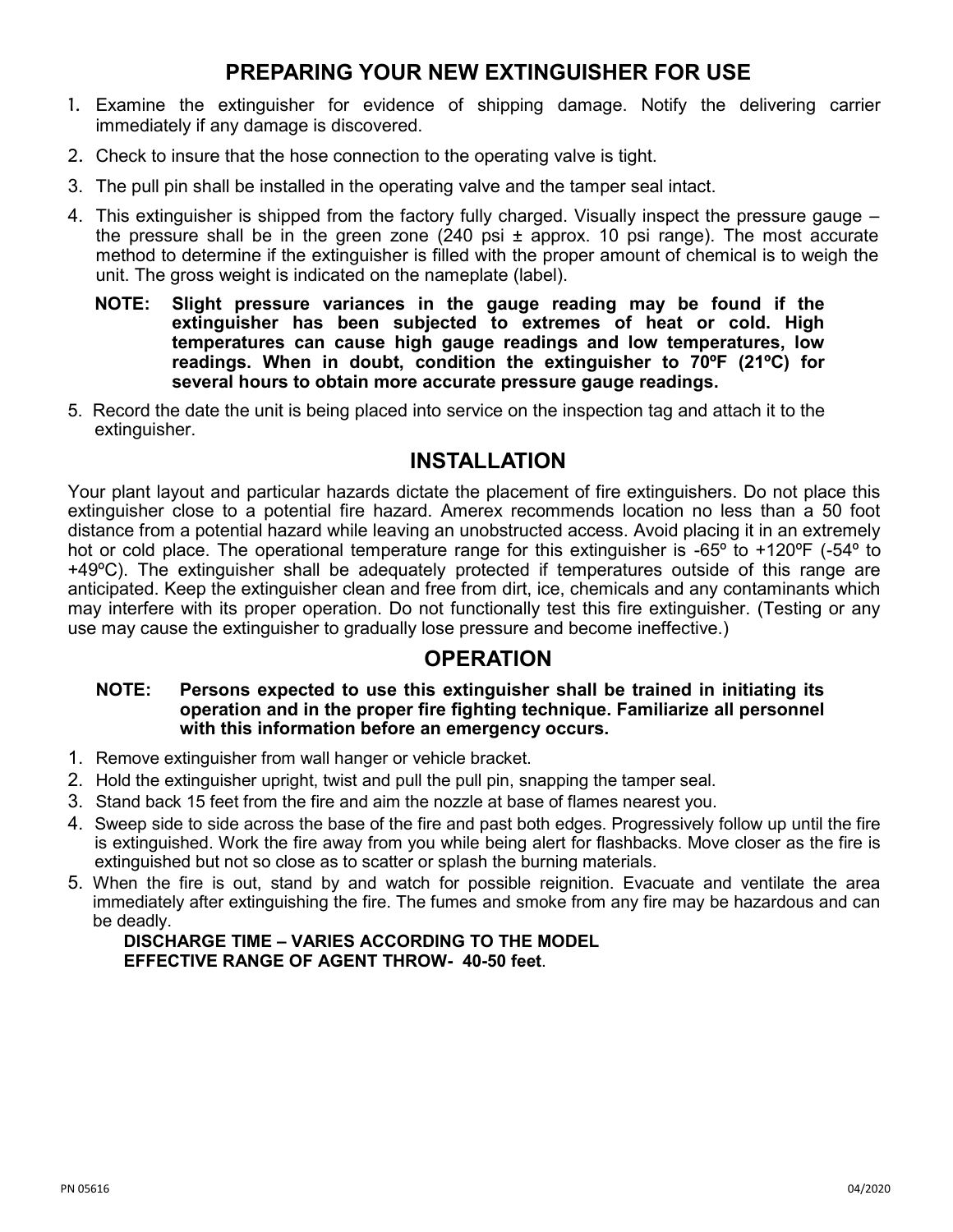## **INSPECTING THE EXTINGUISHER**

**This extinguisher shall be inspected at regular intervals (monthly or more often if circumstances dictate) to insure that it is ready for use. Inspection is a "quick check" that a fire extinguisher is available and is in operating condition. It is intended to give reasonable assurance that the fire extinguisher is fully charged. This is done by verifying that it is in its designated place, that it has not been actuated or tampered with, and that there is no obvious physical damage or condition to prevent its operation.**

# **PERIODIC INSPECTION PROCEDURES**

**(Monthly or more often if circumstances dictate)**

NFPA 10 Periodic inspection of fire extinguishers shall include a check of at least the following items:

- 1. Location in designated place.
- 2. No obstruction to access or visibility.
- 3. Pressure gauge reading or indicator in the operable range or position.
- 4. Operating instructions on nameplate and facing outward.
- 5. Tamper seal not broken or missing.
- 6. Examination for obvious physical damage, corrosion, leakage, or clogged nozzle.
- 7. Determine fullness by weighing.

### **MAINTENANCE**

**NFPA 10 At least once a year or more frequently if circumstances require, maintenance shall be performed. Maintenance is a "thorough check" of the extinguisher. It is intended to give maximum assurance that a fire extinguisher will operate effectively and safely. It includes a thorough examination for physical damage or condition to prevent its operation and any necessary repair or replacement. It will normally reveal if hydrostatic testing or internal maintenance is required.**

# **MAINTENANCE – SERVICE PROCEDURE**

1. Clean extinguisher to remove dirt, grease or foreign material. Check to make sure that the instruction nameplate is securely fastened and legible. Inspect the cylinders for corrosion, abrasion, dents or weld damage. If any damage is found, hydrostatically test to factory test pressure 720 psi (4964 kPa), using the proof pressure method, in accordance with instructions in C-6 and NFPA 10. See proper method of depressurizing and reclaiming chemical in Recharge procedures.

#### **NOTE: WHEN CLEANING, AVOID USE OF SOLVENTS AROUND THE PRESSURE GUAGE. THEY COULD SERIOUSLY DAMAGE THE PLASTIC GUAGEFACE.**

- 2. Inspect the extinguisher for damaged, missing or substitute parts. Only factory replacement parts are approved for use on Amerex fire extinguishers.
- 3. Weigh the extinguisher and compare with weight printed in the "Maintenance" section on the nameplate (label). Recharge extinguisher if weight is not within indicated allowable tolerances.
- 4. Check the date of manufacture printed on the extinguisher label (nameplate) or inside the bottom lip of the cylinder. The agent cylinder must be hydrostatically tested every 12 years to the test pressure indicated on the nameplate [720 psi (4964 kPa)].
- 5. Visually inspect the pressure gauge:
- 6. Check pull pin for freedom of movement. Replace if bent or if removal appears difficult.
- 7. Inspect the discharge lever for any dirt of corrosion which might impair freedom of movement. Inspect carrying handle for proper installation. If lever, handle or rivets are damaged replace with factory replacement parts.
	- a. If bent, damaged or improper gauge, depressurize and replace.
	- b. If pressure is low, check for leaks.
	- c. If over pressurized (overcharged), depressurize the extinguisher and follow recharge instructions.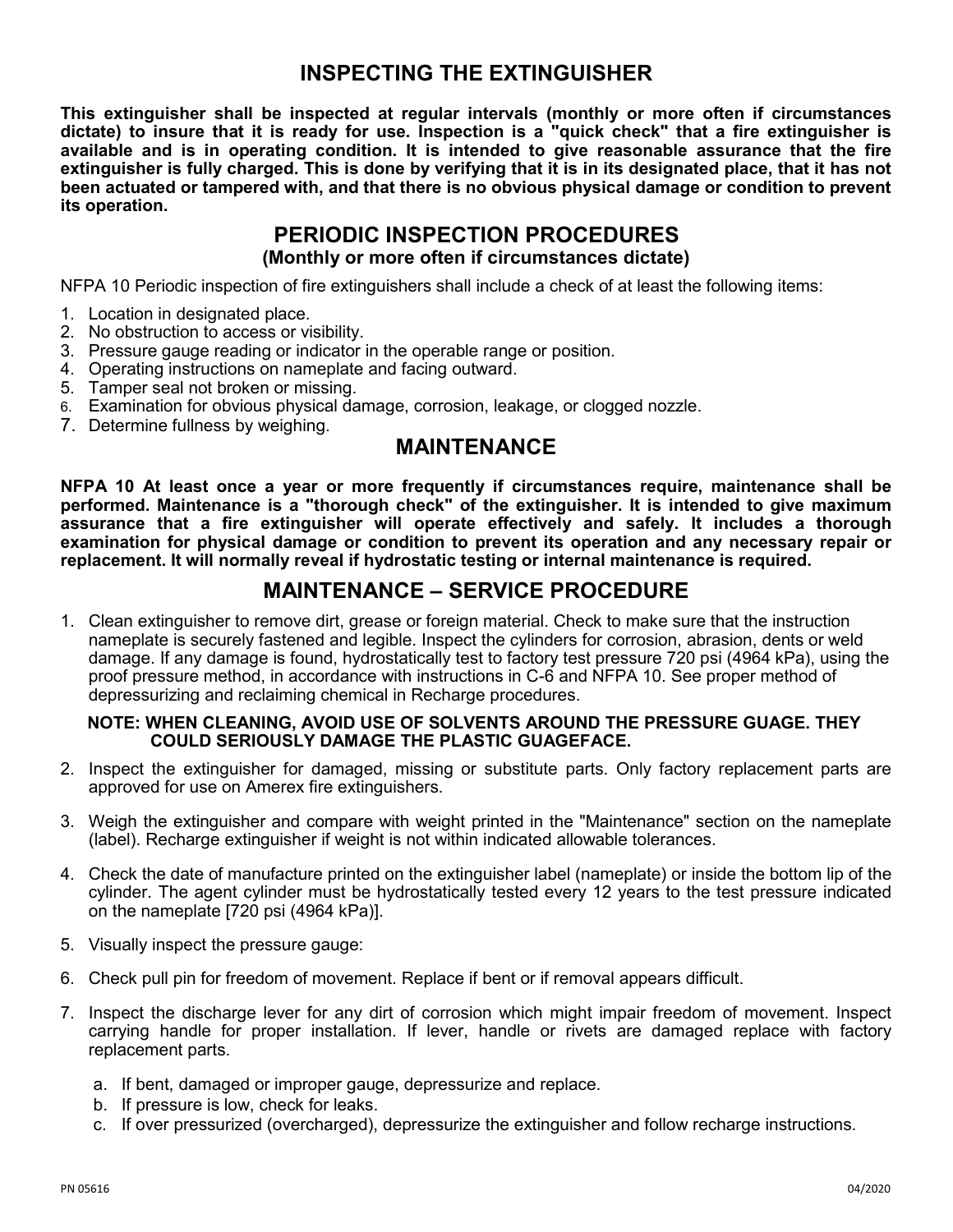- 8. Remove hose and horn assembly and visually inspect inside valve body. Chemical in the valve body may indicate that the extinguisher has been partially discharged and shall therefore be recharged. Inspect the hose and horn assembly for damage and replace if necessary. Blow air through the hose and horn to insure passage is clear of foreign material.
- 9. Inspect the valve assembly for corrosion or damage to hose thread connection. Replace valve assembly or component parts as necessary following the proper depressurization and recharge procedures. If valve removal is necessary, complete all steps in the Recharge Procedure.
- 10. Install hose and horn assembly.
- 11. Record service data on the extinguisher inspection tag.
- 12. If the extinguisher has been moved to perform service, replace it on the wall hanger or in the vehicle bracket making sure it fits the bracket properly. Replace the bracket if necessary.

### **COMPLETE MAINTENANCE – SIX YEAR TEARDOWN**

**NFPA 10 Every six years, stored pressure extinguishers that require a 12 year hydrostatic test shall be emptied and subjected to the applicable maintenance procedures. When the applicable maintenance procedures are performed during periodic recharging or hydrostatic testing, the six year requirement shall begin from that date.**

- **NOTE: Some states have legislation which requires "Complete Maintenance" on an annual basis. Please contact your local Amerex Distributor to see if these requirements apply to you. NFPA 10 requires that a "verification of service" external collar tag be installed on the extinguisher whenever a Six Year Maintenance is performed. The "verification of service" tag can only be installed if the operating valve has been removed.**
- 1. Discharge chemical and pressure into a "closed" dry chemical recovery system (several are commercially available). **Make sure that the extinguisher is completely empty and depressurized**.
- 2. Clean extinguisher to remove dirt, grease or foreign material. Check to make sure that the instruction

#### **NOTE: A "closed recovery system" is designed to prevent loss of the chemical "fines". Loss of the "fines" could result in reduced extinguisher efficiency.**

nameplate is securely fastened and legible. Inspect the cylinder for corrosion, abrasion, dents or weld damage. If any of these conditions are found and you doubt the integrity of the cylinder, hydrostatically test to factory test pressure marked on the nameplate (label), using the proof pressure method, in accordance with CGA C-1 and NFPA 10.

3. Inspect the extinguisher for damaged, missing or substitute parts. Only factory replacement parts are

#### **NOTE: When cleaning, avoid use of solvents around the pressure gauge. They could seriously damage the plastic gauge face.**

approved for use on Amerex fire extinguishers.

- 4. Check the date of manufacture on the extinguisher label (nameplate). Cylinder must be hydrostatically (proof pressure) tested every 12 years to the test pressure indicated on the nameplate (720 psi [4964 kPal).
- 5. Visually inspect the pressure gauge if bent, damaged or improper gauge replace with the proper Amerex pressure gauge (see Parts List).
- 6. Check pull pin for freedom of movement. Replace if bent or if removal appears difficult.
- 7. **Verify that no pressure remains in the extinguisher**. (Operating valve and nozzle shutoff in open position and there is no discharge).
- 8. Inspect the discharge lever for any dirt of corrosion which might impair freedom of movement. Inspect carrying handle for proper installation. If lever, handle or rivets are damaged replace with factory replacement parts.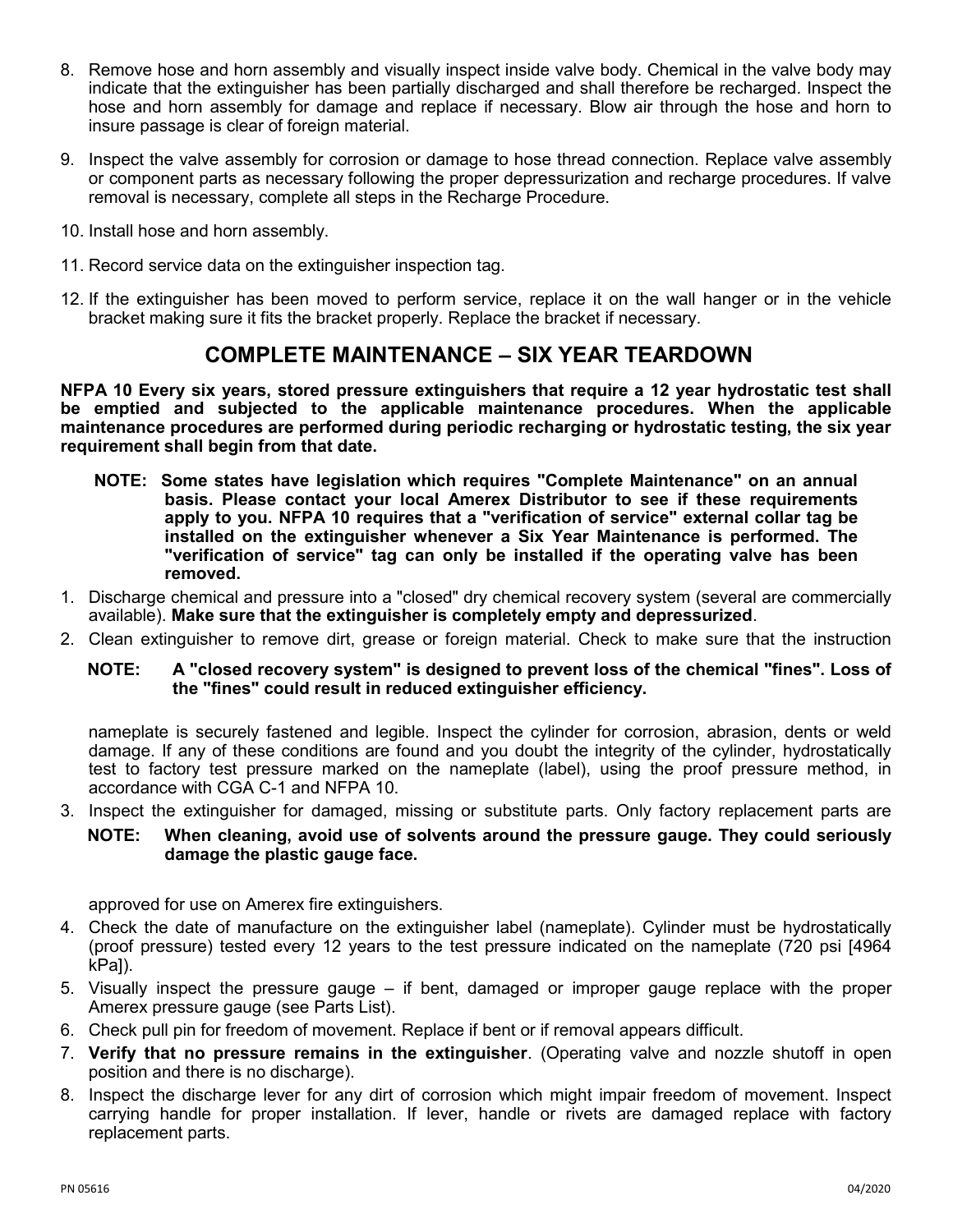- 9. Remove hose and horn assembly and visually inspect inside valve body. Chemical in the valve body may indicate that the extinguisher has been partially discharged and shall therefore be recharged. Inspect the hose and horn assembly for damage and replace if necessary. Blow air through the hose and horn to insure passage is clear of foreign material.
- 10. Disassemble valve assembly by removing downtube, spring and valve stem assembly. Remove collar oring from valve
- 11. Complete steps 2 through 13 of Recharge Procedure.

# **RECHARGE**

#### **WARNING:**

- **a. Before attempting to disassemble, be sure the extinguisher is completely depressurized.**
- **b. Never have any part of your body over the extinguisher while removing the valve assembly.**
- **c. Use a protective shield between you and the pressure gauge while charging an extinguisher. Do not stand in front of the gauge if a shield is not available.**
- **d. Use a regulated pressurizing source of dry nitrogen only with a minimum dew point of minus 70ºF (minus 57ºC). Set the regulator to no more than 265 psi (1827 kPa).**
- **e. Check and calibrate regulator gauge at frequent intervals. The regulator gauge shall be used to determine when the intended charging pressure has been reached. Do not use the extinguisher gauge for this purpose.**
- **f. Never leave an extinguisher connected to a regulator of a high pressure source for an extended period of time. A defective regulator could cause the cylinder to rupture due to excessive pressure.**
- **g. Do not mix types of dry chemicals in extinguishers, recharge or recovery systems. Mixing ABC (acidic base) with Regular, Purple-K, Super-K or Monnex (alkaline base) dry chemicals may result in a chemical reaction capable of developing a dangerous pressure buildup.**

## **RECHARGING PROCEDURE**

- 1. Perform steps 1 through 12 of the "Complete Maintenance (Six Year Teardown)" section.
- 2. Thoroughly clean all parts of the disassembled valve with a soft bristle brush or soft cloth. Blow the valve out with air or nitrogen. Inspect the spring and downtube assembly, and replace parts if worn or damaged. Replace the valve stem and collar o-ring. Lubricate the collar o-ring and small o-ring on the valve stem with V-711 (do not lubricate the valve stem seal).
- 3. Reassemble the valve assembly, including downtube and set aside.
- 4. Remove any chemical remaining in the cylinder and check the condition. Properly dispose of any chemical that is contaminated or caked.
- 5. Inspect the cylinder interior following CGA Visual Inspection Standard C-6.
- 6. Using an accurate scale, fill cylinder with the correct amount and type of dry chemical specified on the label (nameplate). Use Amerex chemical which has been kept free of moisture and contamination. See Warning (g) – **DO NOT MIX TYPES OF CHEMICALS**.
- 7. Clean cylinder collar o-ring seat and collar threads with a small brush and then wipe off surfaces with a clean cloth to remove dust. Lightly brush the collar o-ring seat with V-711.
- 8. Carefully center the downtube and install valve assembly hand tight to the cylinder (the bottom of the valve body shall touch the top of the cylinder collar). Attach the nitrogen charging adapter to the male hose connector. Valve installation can be made easier by tapping the sidewall of the cylinder with a rubber mallet as the downtube is eased into the cylinder.
- 9. With the extinguisher properly secured in an upright position, connect your nitrogen pressurizing line with a quick connect to the nitrogen charging adapter. Pressurize extinguisher with dry nitrogen to 240 psi. Nitrogen supply regulator shall be set to no more than 265 psi. This will insure proper aeration of the chemical.
- 10. Check extinguisher for leaks by applying detecting fluid or a solution of soapy water to the nitrogen charging adapter orifice, around the collar o-ring sealing area, cylinder welds and gauge. Remove the pressurizing adapter.